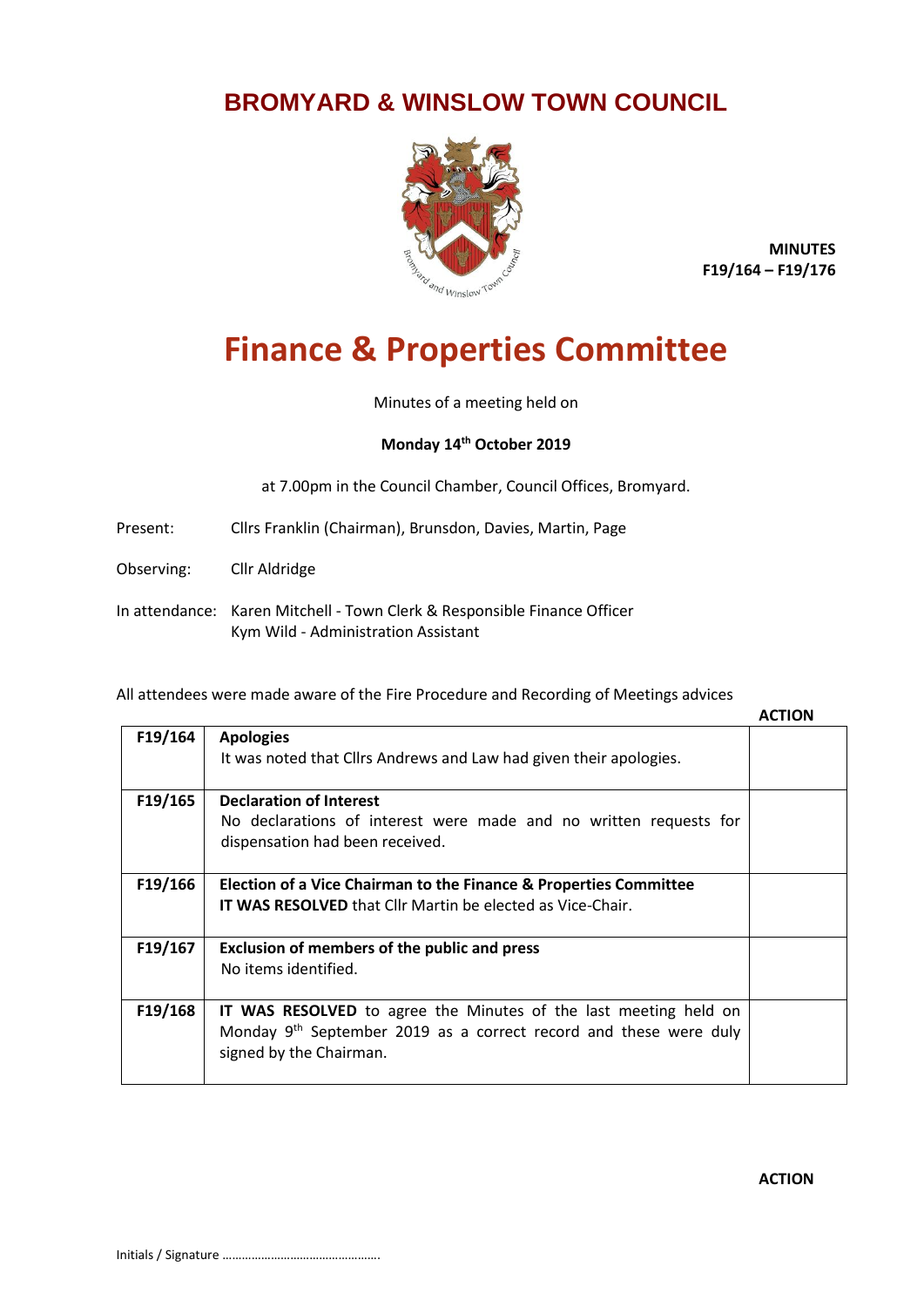| F19/169 | <b>Repairs, Renewals and Lengthsman</b>                                                                                                                                                                                                                                                                                                                                                                                                                             |                             |
|---------|---------------------------------------------------------------------------------------------------------------------------------------------------------------------------------------------------------------------------------------------------------------------------------------------------------------------------------------------------------------------------------------------------------------------------------------------------------------------|-----------------------------|
|         | The Town Clerk reported                                                                                                                                                                                                                                                                                                                                                                                                                                             |                             |
|         | Old Vicarage<br>a. The carpets in the ground floor office, the entrance hall and the<br>ground floor corridor have been successfully cleaned.<br>b. The vacant ground floor office has now been let and occupied (from 1st                                                                                                                                                                                                                                          |                             |
|         | October).<br>c. Gas Boilers have had annual service and Landlords Gas Safety<br>Certificate issued to Town Council.                                                                                                                                                                                                                                                                                                                                                 |                             |
|         | d. A permanent replacement of the glass panel at the Community<br>Transport entrance needs to be undertaken. Town Clerk to obtain a<br>quotation for replacement; CCTV to cover the entrance and to check<br>insurance for excess limit.                                                                                                                                                                                                                            | <b>TOWN</b><br><b>CLERK</b> |
|         | e. Tenants report problems with the lower locking mechanism on one of<br>the Community Transport doors.<br>f. The grey and foul water pipe (cast iron pipe) from the top floor kitchen<br>and toilet is cracked, leaking and needs replacement. Consultation                                                                                                                                                                                                        |                             |
|         | with Conservation Officer and potential contractors required.<br>Complex<br>g. F19/140 Flag Pole installed.                                                                                                                                                                                                                                                                                                                                                         |                             |
|         | <b>Heritage Centre</b><br>h. The tenant in the Heritage Centre has reported to Members water<br>ingress.                                                                                                                                                                                                                                                                                                                                                            |                             |
|         | Car parks<br>i. Re-lining/marking works in Tenbury Rd car park, updated delivery date<br>to the morning of 8 <sup>th</sup> November. This clashes with the Operation Pied<br>Piper event. The Clerk was instructed to contact the supplier to ensure<br>no clash of dates and times.<br>j. A failure of the electrical systems unit in the public toilet, triggering an<br>alarm had required an emergency call out from engineering to replace<br>the faulty unit. | <b>TOWN</b><br><b>CLERK</b> |
|         | All items noted.                                                                                                                                                                                                                                                                                                                                                                                                                                                    |                             |
| F19/170 | <b>Finance</b>                                                                                                                                                                                                                                                                                                                                                                                                                                                      |                             |
|         | <b>Accounts For Scrutiny</b><br>а.                                                                                                                                                                                                                                                                                                                                                                                                                                  |                             |
|         | <b>IT WAS RESOLVED</b> to accept item a. (List to be appended to the<br>Minutes)                                                                                                                                                                                                                                                                                                                                                                                    |                             |
|         | b. Report of Monthly Payments<br>In view of time constraints resulting from the low staffing levels, the<br>Report to be presented to the Finance & Properties meeting on the<br>23rd October.                                                                                                                                                                                                                                                                      |                             |
| F19/171 | <b>Budget 2020/21</b>                                                                                                                                                                                                                                                                                                                                                                                                                                               |                             |
|         | Members identified a variety of potential budget items for the 2020/21<br>budget.                                                                                                                                                                                                                                                                                                                                                                                   |                             |
|         | Maintenance of flower beds                                                                                                                                                                                                                                                                                                                                                                                                                                          |                             |
|         | Community projects                                                                                                                                                                                                                                                                                                                                                                                                                                                  |                             |
|         | Climate change/tree planting                                                                                                                                                                                                                                                                                                                                                                                                                                        |                             |
|         | Car parks - relining/resurfacing                                                                                                                                                                                                                                                                                                                                                                                                                                    |                             |